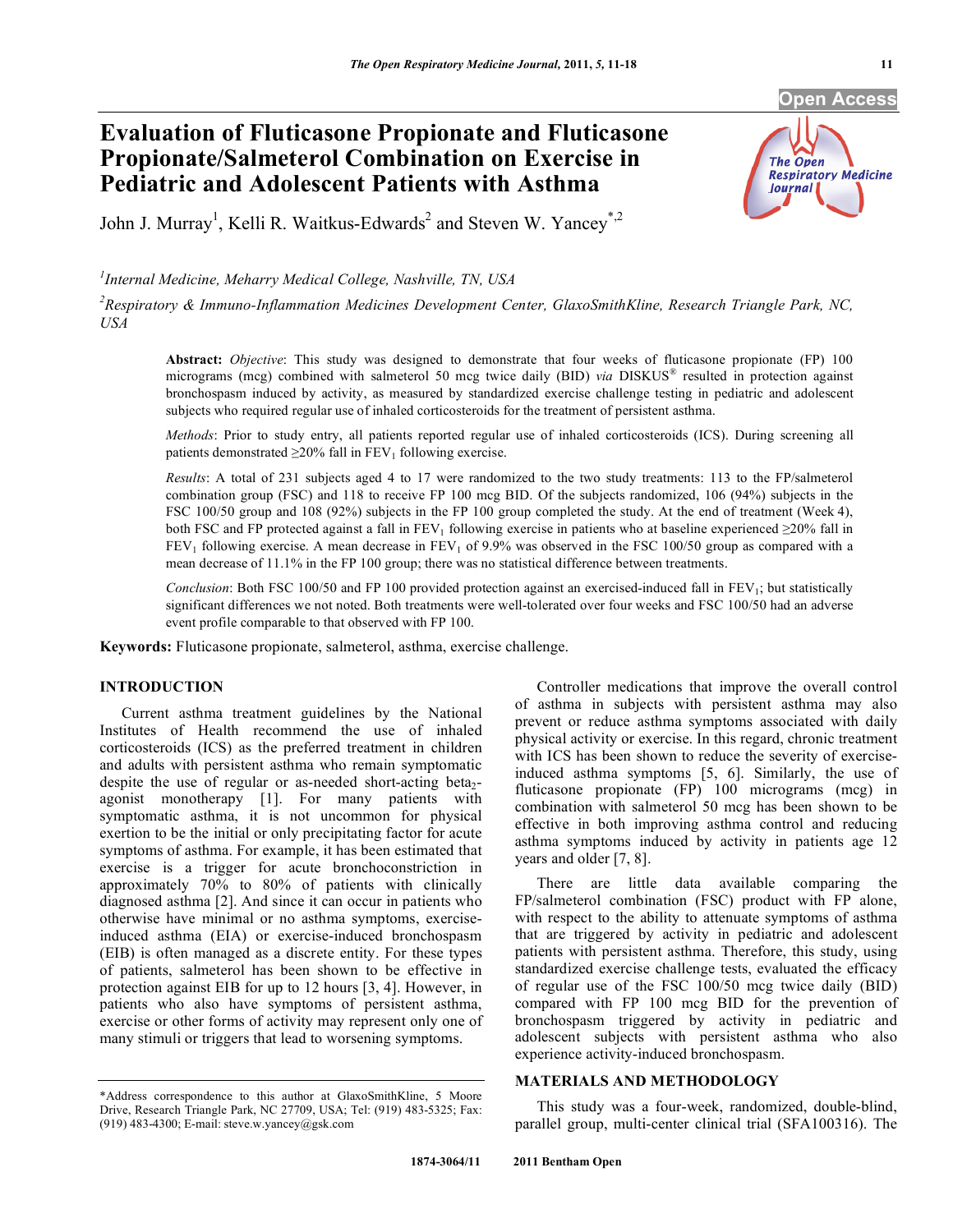protocol and subject consent forms were approved by the respective Institutional Review Boards at all participating investigative sites and conducted in compliance with Good Clinical Practices. The study was identical to a duplicate study and detailed inclusion/exclusion criteria, methods and procedures, including exercise challenge and serial forced expiratory volume in once second  $(FEV_1)$ , have been previously reported [9].

#### **Hypothesis**

 To demonstrate that FSC 100/50 mcg BID provided long-term protection against bronchospasm induced by activity in pediatric and adolescent subjects with persistent asthma and who also experienced activity-induced bronchospasm.

#### **Inclusion Criteria**

 1) Age 4-17 years of age; 2) Diagnosis of persistent asthma treated with daily ICS for at least four weeks; 3)  $FEV<sub>1</sub>$  of 70 to 95% of predicted based on Polgar predicted normal values  $[10]$ ; 4) Decrease in  $FEV_1$  of at least 15% after exercise challenge.

#### **Exclusion Criteria**

 1) history of life-threatening asthma; asthma hospitalization within six months of screening; 2) significant concurrent diseases, including a recent respiratory tract infection (within four weeks prior to screening); 3) pregnancy and/or lactation; 4) use of oral or parenteral corticosteroids within four weeks of screening or two courses of oral or parenteral corticosteroids within six months of screening; 5) use of the following medications within two weeks prior to screening and throughout the study: inhaled cromolyn, nedocromil, leukotriene modifiers, long-acting beta<sub>2</sub>-agonists, theophylline products, and inhaled anticholinergics.

#### **Outcomes**

 The primary measure of efficacy was maximal percent fall in  $FEV<sub>1</sub>$  following exercise challenge. The secondary measure of efficacy was 4-hour serial post-dose  $FEV<sub>1</sub> AUC$ on Treatment Day 1. Related efficacy measures included morning (AM) peak expiratory flow (PEF), evening (PM) PEF, percent of rescue-free days, and percent of symptomfree days.

#### **Study Protocol**

#### *Study Randomization Criteria*

 Upon study entry, subjects were switched from their prestudy ICS to FP 100 mcg BID (Flovent DISKUS, GlaxoSmithKline, Research Triangle Park, North Carolina) and had to maintain their  $FEV_1$  at 70-95%. To be randomized to treatment, subjects were required to have documented albuterol use and/or asthma symptoms during the seven days immediately prior to the study visit, while receiving FP 100 mcg BID.

# *Patient Recorded Measurements and Requirements Pertaining to Exercise Challenge*

 Electronic diary devices were used to record daytime and nighttime asthma symptoms on a 0- to 5-point Likert scale: 0 represented no symptoms and 5 represented severe symptoms. Subjects also recorded AM and PM PEF (best of three attempts) and albuterol (Ventolin HFA, GlaxoSmithKline, Research Triangle Park, North Carolina; albuterol HFA, IVAX, Miami, Florida) used for relief of asthma symptoms.

A minimum  $20\%$  fall in baseline  $FEV_1$  following exercise challenge was also required at the end of the run-in period, as recommended by the Food and Drug Administration's Draft Guidance for Industry Exercise-Induced Bronchospasm (EIB)- Development of Drugs to Prevent EIB [11].

# *Treatment Randomization Criteria*

 Subjects meeting both asthma symptom and exercise challenge randomization criteria were assigned to receive one of the following treatments for four weeks in doubleblind fashion: FSC 100/50 mcg BID or FP 100 mcg BID *via*  the DISKUS device. Serial  $FEV<sub>1</sub>$  was measured in the clinic over four hours following the first dose of study medication, and exercise challenges were repeated after four weeks of treatment.

#### **Exercise Challenge**

 The exercise challenge, which followed a widely accepted and validated approach, consisted of running on a treadmill and determining the speed and incline of the treadmill that allowed the subject's heart rate to reach  $\geq 80\%$ of maximum based upon their age [12]. Heart rate was monitored continuously throughout the exercise challenge and room temperature was maintained between 20 to 25 degrees Celsius (68 to 77 degrees Fahrenheit). To control for effects of temperature and humidity during exercise, subjects inspired compressed air from a balloon-reservoir bag fitted with a two-way, non-rebreathing valve and a mouthpiece or face mask. The treadmill incline did not exceed 15%, and subjects were required to refrain from holding onto the support railings during the exercise challenge. Subjects exercised for approximately two minutes under minimal conditions (Step I), approximately two more minutes under more strenuous conditions (Step II), and then six minutes under the target conditions (Step III). Progression between steps was contingent upon the absence of cardiovascular and pulmonary signs and symptoms. Step III was stopped prior to the full six minutes if asthma symptoms were considered severe enough to warrant discontinuation of exercising.

 The heart rate recovery time, defined as the time required to return within 5% of the pre-exercise  $FEV<sub>1</sub>$  from the time of the maximal fall in  $FEV<sub>1</sub>$  post-exercise was also collected during exercise challenge.

#### **Sample Size Calculation**

 It was estimated that 103 patients per treatment arm would provide 90% power to detect a difference of 5 percentage points in the maximal percent fall in  $FEV<sub>1</sub>$ between the two treatments. The maximal percent fall in  $FEV<sub>1</sub>$  was calculated as the percent change from pre-exercise  $FEV<sub>1</sub>$  to the minimum  $FEV<sub>1</sub>$  collected within one hour following exercise challenge. The primary population for all statistical analyses was the intent-to-treat (ITT) population. The ITT population consisted of all patients who were randomized to study drug. All statistical tests tested a two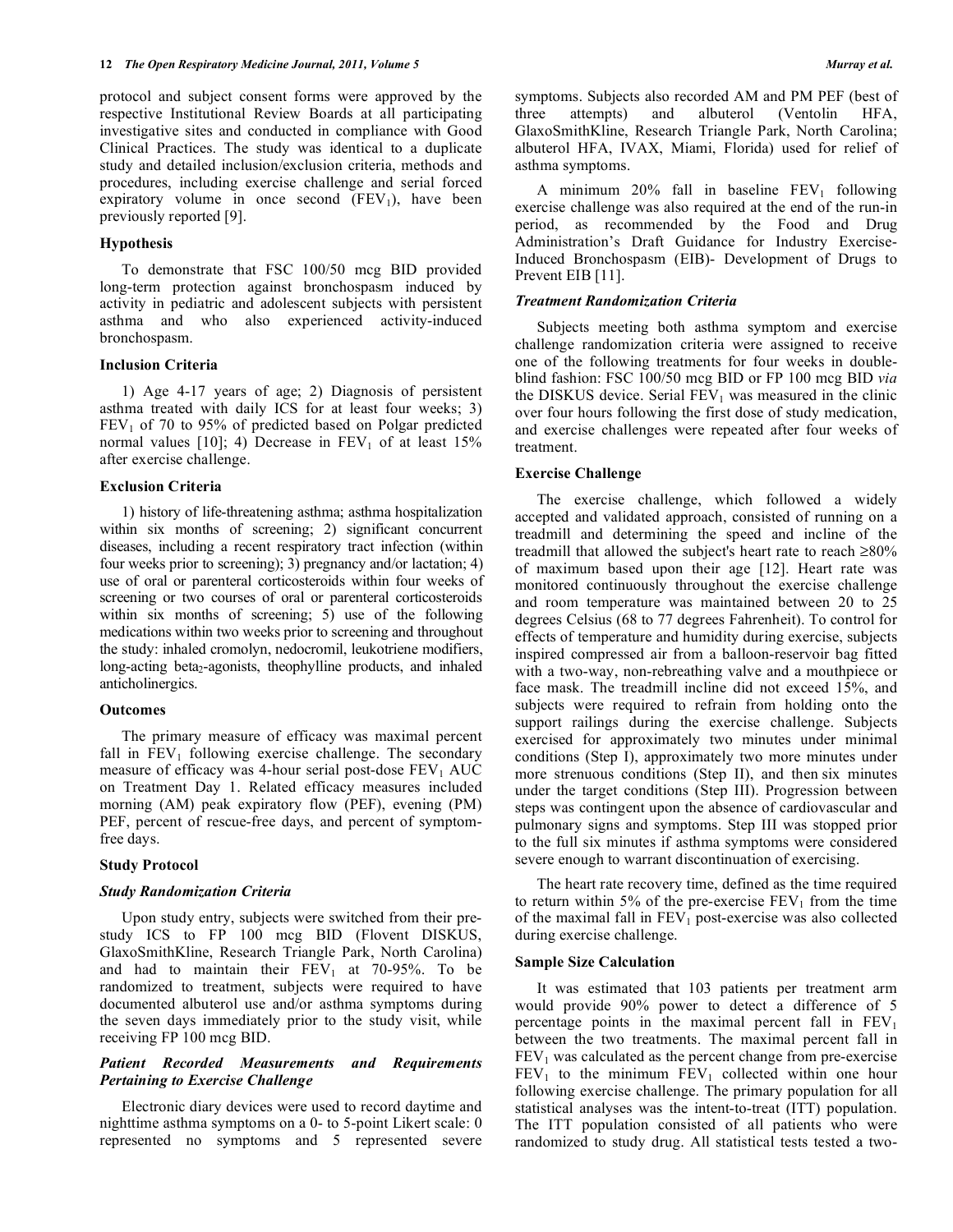sided hypothesis of no difference between treatment groups at a significance level of 0.05. An analysis of covariance (ANCOVA) model, (SAS version. 8.2, SAS Institute, Cary, North Carolina) including terms for treatment, pooled investigator, age stratum, and baseline, was used to test statistical differences between treatment groups for the  $FEV<sub>1</sub>$ and diary measures.

 The protocol and subject consent forms were approved by the respective Institutional Review Boards at all participating sites and conducted in compliance with Good Clinical Practice. Written informed consent was obtained from each subject's parent and/or legal guardian prior to enrollment and before conduct of any study procedures.

#### **RESULTS**

 Patients screened for the study reported using ICS for at least 28 days prior to screening at a daily dosage of no more than: 264 mcg of FP metered-dose inhaler (MDI), 600 mcg of budesonide, 504 mcg of beclomethasone dipropionate, 1000 mcg of flunisolide, or 1000 mcg of triamcinolone acetonide. A total of 707 subjects were screened for the study; the majority of screen failures were due to inability to demonstrate the required drop of  $FEV<sub>1</sub>$  following exercise challenge. A total of 231 subjects were randomized to the two study treatments: 113 to the FSC 100/50 group and 118 to FP 100. Of those randomized, 106 (94%) subjects in the FSC 100/50 group and 108 (92%) subjects in the FP 100 group completed the study (Fig. **1**).

**Fig. (1).** Number of patients screened, and number of subjects enrolled, randomized, completed, and withdrawn.

 Baseline demographics were similar between the two treatment groups (Table **1**). Pulmonary function, including FEV<sub>1</sub>, FEV<sub>1</sub> % predicted, % reversibility, PEF, PEF % predicted, and ICS total daily dose were comparable as well.

 Seven (6%) and ten (8%) subjects were discontinued in the FSC 100/50 and FP 100 groups, respectively (Table **2**). Reasons for discontinuation included adverse event, consent withdrawn, lost to follow up, protocol violation, and asthma exacerbation.

 Treatment compliance was assessed only during the treatment period according to the drug accountability conducted by the site personnel at each visit. Compliance with study medication was high and was similar across both groups. For the FSC 100/50 group compliance was 95.9% and the FP 100 group was 96.7%.

**Table 1. Baseline Subject Demographic and Pulmonary Function Characteristics** 

| <b>FSC 100/50</b>  | <b>FP 100</b>                                                                                |  |
|--------------------|----------------------------------------------------------------------------------------------|--|
| 113                | 118                                                                                          |  |
| $11.4 \pm 3.42$    | $11.7 \pm 3.43$                                                                              |  |
| 42/58              | 44/56                                                                                        |  |
|                    |                                                                                              |  |
| 55                 | 52                                                                                           |  |
| 29                 | 33<br>9                                                                                      |  |
| 15                 |                                                                                              |  |
| <1                 | 3                                                                                            |  |
| $\boldsymbol{0}$   | 3                                                                                            |  |
| $150.0 \pm 18.11$  | $150.9 \pm 17.88$                                                                            |  |
| $49.49 \pm 19.62$  | $51.7 \pm 19.155$                                                                            |  |
| $195.4 \pm 114.33$ | $212.0 \pm 114.97$                                                                           |  |
| $2.17 \pm 0.696$   | $2.19 \pm 0.703$<br>$83.5 \pm 6.56$                                                          |  |
| $83.4 \pm 6.61$    |                                                                                              |  |
| $14.5 \pm 15.75$   | $11.8 \pm 9.50$                                                                              |  |
| $4.55 \pm 1.577$   | $4.61 \pm 1.633$                                                                             |  |
| $77.4 \pm 14.72$   | $78.1 \pm 14.55$                                                                             |  |
|                    | Gender and Ethnic Origin expressed as $\%$ ; all other data expressed as mean $\pm$ standard |  |

deviation.

Statistical testing was not performed on baseline characteristics.

**Table 2. Reasons for Discontinuation from the Study** 

|                     | <b>FSC 100/50</b> | <b>FP 100</b> |
|---------------------|-------------------|---------------|
| Adverse event       | 1(1)              | 1(1)          |
| Consent withdrawn   |                   | 1(1)          |
| Lost to follow-up   |                   | 2(2)          |
| Protocol violation  | 3(3)              | 4(3)          |
| Asthma exacerbation | 2(2)              | $1 \le 1$     |
| Other               | 1(1)              | $(\leq)$      |

Data expressed as number (% of total).

Pre-exercise challenge  $FEV_1$  values were  $2.27 \pm 0.073$ liters (L) for FSC 100/50 and  $2.24 \pm 0.077$  L for FP 100. No significant difference in the mean maximal percent fall in  $FEV<sub>1</sub>$  was observed between treatment groups during the exercise challenge test conducted at Treatment Week 4 (Fig. **2**). The decrease in FEV<sub>1</sub> observed was  $9.9 \pm 1.01\%$  (mean  $\pm$ standard error of the mean [SEM]) in the FSC 100/50 group compared with a decrease of  $11.1 \pm 1.02\%$  in the FP 100 group. Post-challenge these values fell to  $2.02 \pm 0.064$  and  $1.99 \pm 0.071$  L for FSC 100/50 and FP 100, respectively.

 Over the four-week treatment period, there were no significant changes in the AM or PM PEFs, or percentages of rescue free- or symptom-free days or 4-hour post-dose  $FEV<sub>1</sub>$  between the groups. For AM PEF, a mean increase of 23.7  $\pm$  3.95 liters (L)/minute was seen compared to 14.2  $\pm$ 4.45 L/minute for the FP 100 group. Increases of  $14.3 \pm 3.44$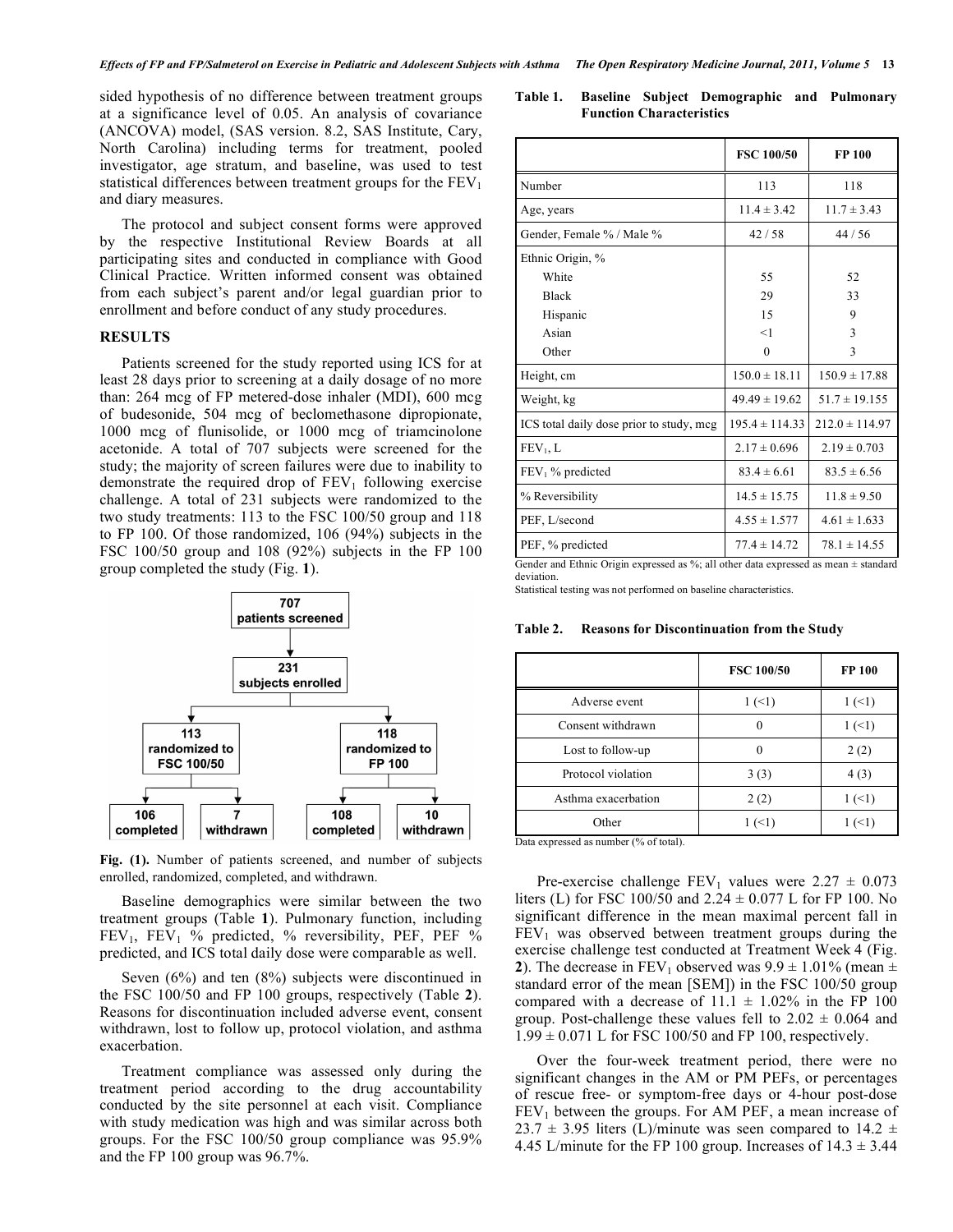L/minute and  $6.2 \pm 3.70$  L/minute were observed in PM PEF for the FSC 100/50 and FP 100 groups, respectively. For percentage of rescue-free days (days without inhaled albuterol treatment), a greater increase was seen in the FP 100 group at  $19.1 \pm 3.92\%$  compared to  $16.9 \pm 3.23\%$  for the FSC 100/50 group. Similarly, the increase in percentage of symptom-free days favored FP 100 at  $18.6 \pm 4.11\%$ , compared to  $10.9 \pm 3.19\%$  for FSC 100/50. FEV<sub>1</sub> AUC over 4 hours on Treatment Day 1 was greater in the FSC 100/50 group  $(0.72 \pm 0.08 \text{ L/hr})$  compared to the FP 100 group  $(0.26$  $\pm$  0.05 L/hr). Comparison of treatment differences for all secondary endpoints was contingent upon obtaining a significant treatment difference for the primary measure of mean maximal percent fall in  $FEV<sub>1</sub>$  following exercise challenge at Treatment Week 4. Since a significant treatment difference was not observed for the primary endpoint, all comparisons for the secondary measures were not considered statistically significant (Table **3**).

 Other measures of efficacy included the evaluation of a categorical treatment response evaluating the percentage of subjects who demonstrated a fall in  $FEV_1$  of  $\leq 10\%$ , a 10% to <20%, and a 20% following exercise challenge (Table **4**). At Week 4, the categorical treatment response for the exercise challenge test was similar between treatment



**Fig. (2).** Mean maximal % fall in  $FEV_1$  after exercise challenge.

groups. A total of 88 (88%) subjects in the FSC group had a  $\leq$ 20% fall in FEV<sub>1</sub> following the exercise challenge test, compared with 82 (81%) subjects in the FP group. A total of 12 (12%) subjects in the FSC group had a  $\geq$ 20% fall in FEV<sub>1</sub> following the exercise challenge test compared with 19 (19%) subjects in the FP group.

 The heart rate recovery time for FSC 100/50 and FP 100 were  $31.4 \pm 2.60$  (mean  $\pm$  SEM) minutes and  $30.8 \pm 2.36$ 

|                                               | <b>FSC 100/50</b>                             | <b>FP 100</b>             |  |
|-----------------------------------------------|-----------------------------------------------|---------------------------|--|
| Screening                                     |                                               |                           |  |
| FEV <sub>1</sub> pre-exercise, L              | $2.19 \pm 0.696$                              | $2.19 \pm 0.711$          |  |
| Maximum fall in $FEV_1$ post-exercise, %      | $-24.3 \pm 10.87$                             | $-24.9 \pm 10.27$         |  |
| <b>Post-Run-In (Pre-Randomization)</b>        |                                               |                           |  |
| $FEV1$ pre-exercise,                          | $2.21 \pm 0.720$                              | $2.21 \pm 0.711$          |  |
| Maximum fall in $FEV_1$ post-exercise, %      | $-27.1 \pm 7.77$                              | $-28.0 \pm 8.59$          |  |
| Morning PEF, L/minute                         | $268.5 \pm 9.14$                              | $274.2 \pm 10.36$         |  |
| Evening PEF, L/minute                         | $286.6 \pm 9.24$<br>$293.8 \pm 10.78$         |                           |  |
| Albuterol-free days, %                        | $36.5 \pm 3.33$<br>$41.5 \pm 3.54$            |                           |  |
| Symptom-free days, %                          | $15.8 \pm 2.24$                               | $18.0 \pm 2.30$           |  |
| <b>Post Treatment (4 weeks)</b>               |                                               |                           |  |
| $FEV_1$ pre-exercise, L                       | $2.27 \pm 0.073$                              | $2.24 \pm 0.077$          |  |
| Maximum fall in $FEV_1$ post-exercise, %      | $-9.9 \pm 1.01$<br>$-11.1 \pm 1.02$ (p=0.158) |                           |  |
| Morning PEF, L/minute                         | $292.7 \pm 9.57$<br>$290.4 \pm 11.10$         |                           |  |
| Change from baseline of morning PEF, L/minute | $14.2 \pm 4.45$ (p=0.093)<br>$23.7 \pm 3.95$  |                           |  |
| Evening PEF, L/minute                         | $297.3 \pm 10.91$<br>$302.3 \pm 9.70$         |                           |  |
| Change from baseline of evening PEF, L/minute | $14.3 \pm 3.44$                               | $6.2 \pm 3.70$ (p=0.107)  |  |
| Albuterol-free days, %                        | $60.0 \pm 3.91$<br>$53.4 \pm 4.23$            |                           |  |
| Change from baseline of % albuterol-free days | $16.9 \pm 3.23$<br>$19.1 \pm 3.92$ (p=0.256)  |                           |  |
| Symptom-free days, %                          | $27.2 \pm 3.89$                               | $36.2 \pm 4.00$           |  |
| Change from baseline of % symptom-free days   | $10.9 \pm 3.19$                               | $18.6 \pm 4.11$ (p=0.056) |  |

**Table 3. Comparison of Other Efficacy Endpoints** 

Data expressed as mean  $\pm$  standard deviation for FEV<sub>1</sub> measures. All others are mean  $\pm$  SEM.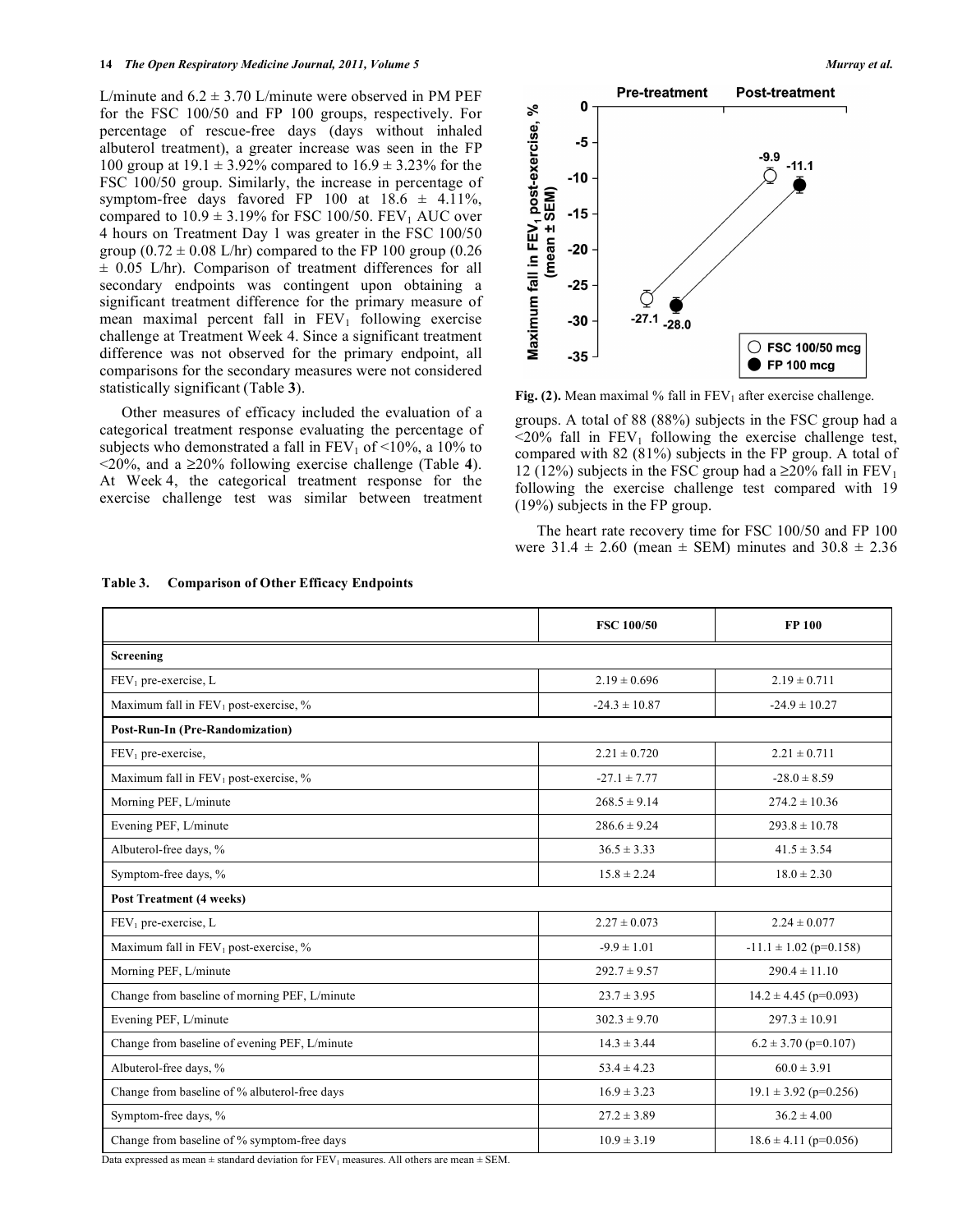minutes at screening and  $31.1 \pm 2.25$  and  $31.9 \pm 2.33$ minutes pre-randomization, respectively (Table **5**). In contrast, recovery times were shorter after 4 weeks of treatment at  $14.5 \pm 2.16$  minutes and  $12.7 \pm 1.88$  minutes for FSC 100/50 and FP 100, respectively (difference between treatments not significant, p=0.829).

**Table 4. Categorical Treatment Responses After Exercise Challenge at Week 4** 

|                                                   | <b>FSC 100/50</b> | FP 100           |  |
|---------------------------------------------------|-------------------|------------------|--|
| $\leq$ 10% Fall in FEV <sub>1</sub>               |                   |                  |  |
| Number of subjects                                | 65                | 56               |  |
| Maximum fall in $FEV_1$ post-exercise, %          | $-4.5 \pm 0.49$   | $-4.2 \pm 0.46$  |  |
| 10% to <20% Fall in $FEV_1$                       |                   |                  |  |
| Number of subjects                                | 23                | 26               |  |
| Maximum fall in $FEV_1$ post-exercise, %          | $-14.0 \pm 0.57$  | $-14.0 \pm 0.55$ |  |
| $\geq$ 20% Fall in FEV <sub>1</sub>               |                   |                  |  |
| Number of subjects                                | 12                | 19               |  |
| Maximum fall in FEV <sub>1</sub> post-exercise, % | $-31.5 \pm 2.97$  | $-27.2 \pm 2.37$ |  |

Maximum fall in FEV<sub>1</sub> post-exercise data expressed as mean  $\pm$  standard error of the mean.

 Both treatments were well-tolerated and the incidence of adverse events (AEs) was similar across groups (n=20 or 18% for FSC 100/50 and 25 or 21% for FP 100). The most common AEs were headache (11 total: 6 and 5 in subjects receiving FSC 100/50 and FP 100, respectively) and upper respiratory infection (5 total: 3 in FSC 100/50 group and 2 in the FP 100 group). Drug-related AEs were also comparable and infrequent (1 or <1% for FSC 100/50 and 3 or 3% for FP 100). No individual AE considered to be drug-related exceeded 3% of the population. One subject in each group was withdrawn due to AEs, neither of which were deemed drug-related by the investigator. There were no serious AEs

or fatal events. Three asthma exacerbations occurred during double-blind treatment (two in the FSC 100/50 group and one in the FP 100 group); all were either mild or moderate as determined by the investigator and all resolved by the end of the study.

#### **DISCUSSION**

 In this four-week, randomized, double-blind, parallel group, multi-center clinical trial utilizing exercise challenge, which followed a widely accepted and validated approach, both FSC 100/50 and FP 100 attenuated the fall in  $FEV<sub>1</sub>$ after exercise challenge. A statistical difference was not observed when the mean maximal percent falls between treatments were analyzed (p=0.158), unlike in the identically-designed replicate study reported by Pearlman and colleagues [9] (Fig. **3**). Results of this study demonstrated a statistically significant difference between FSC 100/50 and FP 100 in a similar population ( $p=0.021$ ).

 The results of the current study highlight the potential difficulties that can be encountered in studies examining exercise- or activity-induced bronchoconstriction. One of these is the influence of study design when interpreting the clinical response to exercise. In our study, FSC was the test medication and FP served as the active control. Prior to randomization to study drug, all patients completed a two- to five-week run-in on open label FP and at the end of the runin period, had to demonstrate a fall  $\geq$ 20% in FEV<sub>1</sub> following an exercise challenge. At least two weeks prior, while on open label ICS, subjects had to demonstrate  $\geq$ 15% fall in  $FEV<sub>1</sub>$  following an exercise challenge. The rationale for this approach was to ensure that the study population was familiar with methodology used during an exercise challenge and to ensure that ICS alone did not adequately control asthma symptoms triggered by standardized exercise challenge. Previous studies have shown that ICS alone can attenuate the fall in  $FEV_1$  post exercise after a single dose [13,14] and that the effect attained by ICS plateaus after approximately two weeks of treatment and is relatively

**Table 5. Heart Rates and Heart Rate Recovery Times at Screening, After Run-In (Pre-Randomization) and After Four Weeks of Treatment** 

|                                                   | <b>FSC 100/50</b> | <b>FP 100</b>    |
|---------------------------------------------------|-------------------|------------------|
| <b>Screening</b>                                  |                   |                  |
| Heart rate after exercise challenge, beats/minute | $171.2 \pm 2.19$  | $172.5 \pm 1.69$ |
| Change from pre-exercise, beats/minute            | $78.7 \pm 2.57$   | $79.2 \pm 2.15$  |
| Recovery time, minutes                            | $31.4 \pm 2.60$   | $30.8 \pm 2.36$  |
| <b>Pre-Randomization</b>                          |                   |                  |
| Heart rate after exercise challenge, beats/minute | $175.0 \pm 1.96$  | $173.3 \pm 1.64$ |
| Change from pre-exercise, beats/minute            | $78.8 \pm 2.38$   | $77.2 \pm 2.23$  |
| Recovery time, minutes                            | $31.1 \pm 2.25$   | $31.9 \pm 2.33$  |
| <b>Post-Treatment (4 Weeks)</b>                   |                   |                  |
| Heart rate after exercise challenge, beats/minute | $169.3 \pm 2.23$  | $169.0 \pm 1.90$ |
| Change from pre-exercise, beats/minute            | $72.2 \pm 2.47$   | $74.6 \pm 2.20$  |
| Recovery time, minutes                            | $14.5 \pm 2.16$   | $12.7 \pm 1.88$  |

Data expressed as mean  $\pm$  standard error of the mean.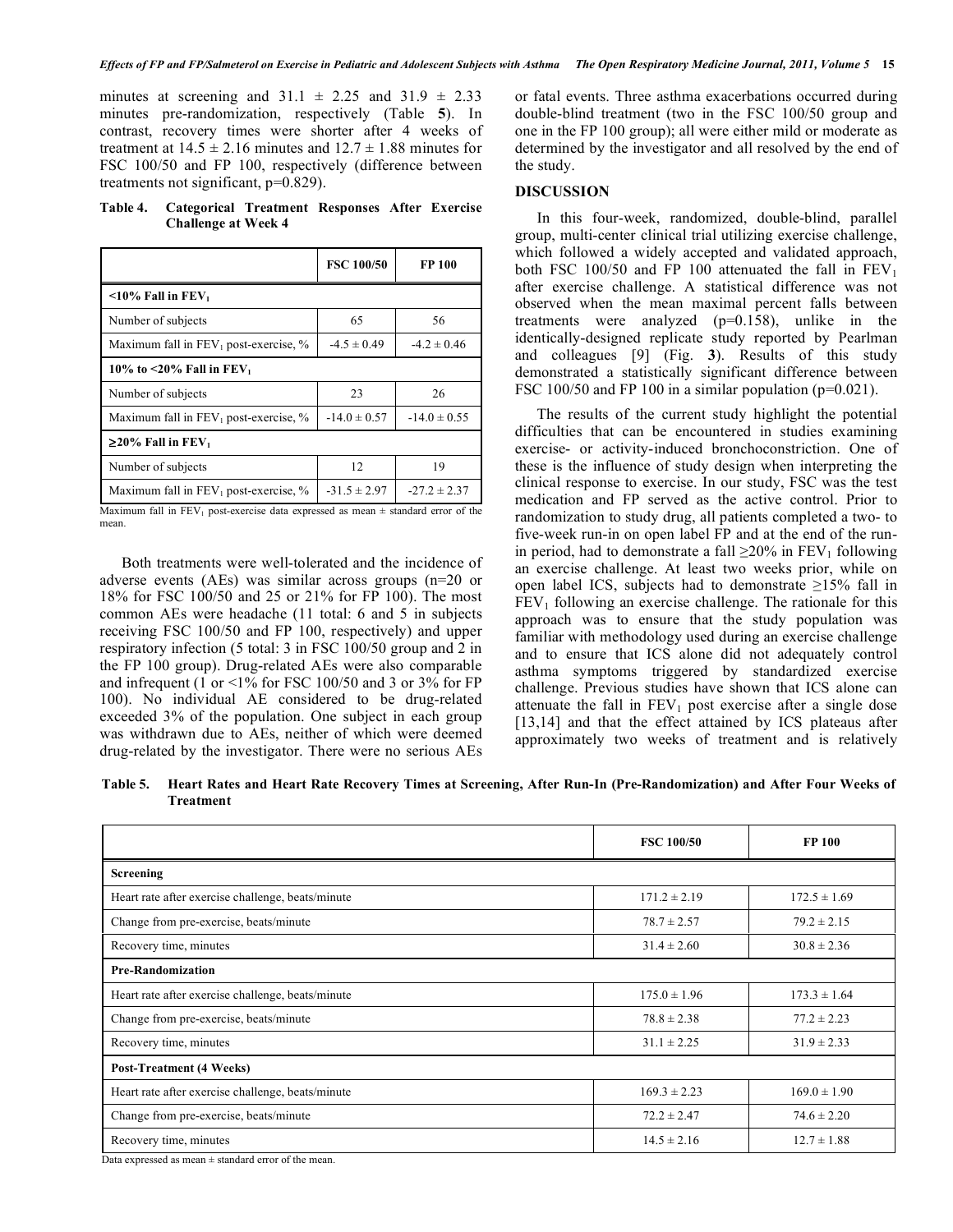

**Fig. (3).** Mean maximum % fall in FEV<sub>1</sub> post-exercise; panel A illustrates data from the current study (N.S. between groups) and panel B illustrated data from the replicate study reported by Pearlman *et al.* (p=0.021) [9].

unchanged with further chronic dosing [6, 15-17]. Thus, the active control FP group was expected to demonstrate a similar decrease in  $FEV<sub>1</sub>$  post-exercise challenge after four additional weeks of randomized treatment to ICS (FP) as was seen immediately prior to randomization while receiving the same dose of open-label FP.

 The exact reason for the unexpected protective response to exercise following FP treatment during the study period remains unclear. It is possible that variation in the exercise load between exercise challenges contributed to the results. In exercise challenge studies of children and adolescents with asthma, Carlsen *et al*. reported mean maximum falls in  $FEV<sub>1</sub>$  of 8.8% and 25.1% when the exercise load was 85% and 95%, respectively, of the calculated heart rate maximum [18]. Thus, a slight shift in the exercise load can dramatically shift the  $FEV_1$  response to exercise, and reduced efforts could account for diminished falls in  $FEV<sub>1</sub>$  after exercise challenges. We hypothesize that the lack of difference seen in this study can be accounted for by more strenuous exercise efforts during the exercise challenges during screening and prior to randomization, but less strenuous efforts at the last post-treatment visit.

 We believe this may have occurred based on the heart rate recovery times observed over the course of the study. Heart rates at completion of exercise and change from preexercise were not different between groups, and were similar at screening, eligibility prior to randomization, and after four weeks of treatment. However, the recovery times observed were notably shorter after four weeks as compared to screening and pre-randomization. Thus, we believe subjects had a considerably reduced exercise load, i.e., were not "pushed as hard", during the final exercise challenges and this contributed to the comparable results in the falls in posttreatment  $FEV<sub>1</sub>$  seen with the two treatments.

 An alternative explanation for the improvement by FP in  $FEV<sub>1</sub>$  attenuation following exercise challenge is that ICS adherence may have been inadequate prior to randomization. The protocol stipulated that subjects should have been using ICS for at least 4 weeks prior to screening. While a prescription or dispensing of an ICS can be documented, there is no method to confirm actual use of ICS. In addition, adherence studies confirm that on average, ICS adherence to prescribed use is less than 50% [19, 20]. If adherence to ICS continued to be sub-optimal during the run-in period, the screening exercise challenges would not reflect a population using ICS. Furthermore, it is known that adherence rates improve when randomized to study medication in a clinical trial [21]. In addition, the current study was a relatively short-term study, which would also benefit adherence to study mediation, since adherence rates in clinical studies are negatively correlated to the length of the study [22, 23]. Thus, it is possible to surmise that the study population was reasonably controlled by ICS alone, but that the study did not adequately ensure appropriate use of ICS prior to randomization. However, adherence rates reported in the current study (assessed according to drug accountability conducted by the site personnel at each study visit) were >95% as determined during the treatment phase of the study for both groups.

 If the exercise challenges were not closely monitored and standardized during the study, or if ICS adherence prior to randomization was not adequate, then the study results are difficult to interpret. However, previous studies have shown LABA plus ICS to statistically significantly attenuate the fall in  $FEV<sub>1</sub>$  compared with ICS alone for patients with chronic asthma and in whom symptoms are triggered by exercise [8, 9, 13]. Unlike the current study, a replicate study confirmed a statistically significant improvement in EIB protection in children and adolescents using FSC compared with FP [9]. However, even in this study, questions were raised concerning adherence to study medications especially in the adolescent group which is known to be a high risk group for poor adherence.

 In summary, it is clear that both FSC 100/50 and FP 100 had a positive effect on attenuating the fall in  $FEV<sub>1</sub>$  after exercise challenge in pediatric and adolescent subjects who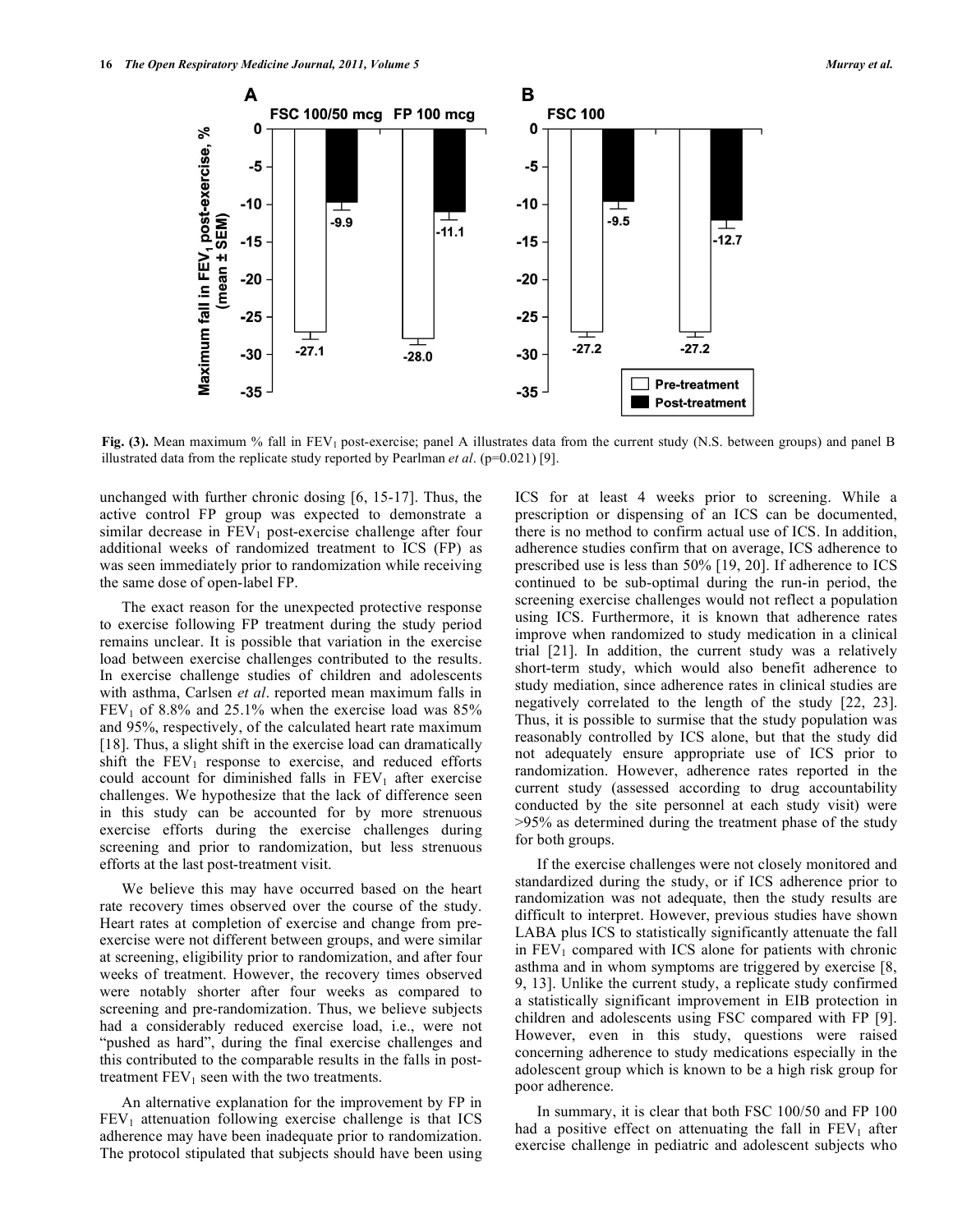required regular use of ICS for the treatment of persistent asthma. It is also clear that exercise studies represent unique challenges relative to standardization of exercise challenges and ensuring proper adherence to study medications. Therefore exercise studies must be carefully designed and closely monitored with consistent efforts produced to ensure that the test outcomes accurately inform on the defined objectives of the study. In this study, the full magnitude of the fall in  $FEV_1$  from what would have been expected appears to have been decreased by various study factors, and may have abrogated any difference produced by the treatment per se.

#### **CONCLUSION**

 At the end of treatment, both FSC and FP protected against a fall in  $FEV<sub>1</sub>$  following exercise in patients who at baseline experienced  $\geq$ 20% fall in FEV<sub>1</sub> following exercise. There was no significant difference between FSC 100/50 and FP 100 in the mean maximal percent fall in  $FEV<sub>1</sub>$  at the exercise challenge test conducted following four weeks of treatment. The responses to other efficacy measures were comparable between treatments.

 Both study medications were well-tolerated over four weeks of treatment. FSC 100/50 had an adverse event profile comparable to that observed with FP 100 when used by subjects with persistent asthma who exhibit activity-induced bronchospasm. In some patients, therapy with FSC 100/50 may offer additional benefit if exercise-induced asthma symptoms are not adequately controlled with FP alone.

#### **TRIAL REGISTRATION**

 Clinicaltrials.gov identifier NCT00118690. The protocol summary and results summary for this study (SFA100316) are also reported on the GlaxoSmithKline Clinical Trial register at http://gsk-clinicalstudyregister.com.

#### **CONFLICTS OF INTEREST**

 Dr. Murray is a consultant and investigator for GlaxoSmithKline. Dr. Waitkus-Edwards and Mr. Yancey are employees of GlaxoSmithKline.

#### **ACKNOWLEDGEMENTS**

 The study was funded by GlaxoSmithKline. The authors would like to acknowledge Amanda Emmett, MS for her statistical analysis and expertise and critical review of the manuscript as well as Alan Kamada, PharmD and Laura Sutton, PharmD (all GlaxoSmithKline) for their editorial assistance in preparing the manuscript.

# **ABBREVIATIONS**

| AE.              |     | $=$ Adverse event                        |
|------------------|-----|------------------------------------------|
| AM               | $=$ | Morning                                  |
|                  |     | $ANCOVA =$ Analysis of covariance        |
| <b>BID</b>       |     | $=$ Twice daily                          |
| EIA              |     | $=$ Exercise-induced asthma              |
| EIB              |     | $=$ Exercise-induced bronchospasm        |
| FEV <sub>1</sub> |     | = Forced expiratory volume in one second |
| FP               |     | $=$ Fluticasone propionate               |

| <b>FSC</b> | $=$ | Fluticasone propionate and salmeterol<br>combination |
|------------|-----|------------------------------------------------------|
| <b>HFA</b> | $=$ | Hydrofluoroalkane                                    |
| <b>ICS</b> | $=$ | Inhaled corticosteroid                               |
| <b>ITT</b> | $=$ | Intent-to-treat                                      |
| L          | $=$ | Liters                                               |
| <b>MDI</b> | $=$ | Metered-dose inhaler                                 |
| mcg        | $=$ | Micrograms                                           |
| <b>PEF</b> | $=$ | Peak expiratory flow                                 |
| OoL        | $=$ | Quality of Life                                      |
| SEM        | $=$ | Standard error of the mean                           |
|            |     |                                                      |

SD = Standard deviation

# **REFERENCES**

- [1] National Institutes of Health National Heart, Lung, and Blood Institute: Guidelines for the Diagnosis and Management of Asthma. Expert Panel Report 2, 1997.
- [2] Lee TH, Anderson SD. Heterogeneity of mechanisms in exerciseinduced asthma. Thorax 1985; 40: 481-7.
- [3] Bronsky EA, Pearlman DS, Pobiner BF, *et al*. Prevention of exercise-induced bronchospasm in pediatric asthma patients: a comparison of two salmeterol powder delivery devices. Pediatrics 1999; 104: 501-6.
- [4] Blake K, Pearlman DS, Scott C, *et al*. Prevention of exerciseinduced bronchospasm in pediatric asthma patients: a comparison of salmeterol powder with albuterol. Ann Allergy Asthma Immunol 1999; 82: 205-11.
- [5] Vathenen AS, Knox AJ, Wisniewski A, Tattersfield AE. Effect of inhaled budesonide on bronchial reactivity to histamine, exercise, and eucapnic dry air hyperventilation in patients with asthma. Thorax 1991; 46: 811-6.
- [6] Freezer NJ, Croasdell H, Doull IJ, Holgate ST. Effect of regular inhaled beclomethasone on exercise and methacholine airway responses in school children with recurrent wheeze. Eur Respir J 1995; 8: 1488-93.
- [7] Kavuru M, Melamed J, Gross G, *et al*. Salmeterol and fluticasone propionate combined in a new powder inhalation device for the treatment of asthma: A randomized, double-blind, placebocontrolled trial. J Allergy Clin Immunol 2000; 105: 1108-16.
- [8] Nathan RA, Kalberg C, Jones S, *et al*. Effect of fluticasone propionate/salmeterol combination product on activity induced bronchospasm in patients with persistent asthma (abstract). J Allergy Clin Immunol 2002; 109: S236.
- [9] Pearlman D, Qaqundah P, Matz J, *et al*. Fluticasone propionate/salmeterol and exercise-induced asthma in children with persistent asthma. Pediatr Pulmonol 2009; 44: 429-35.
- [10] Polgar G, Promadhat V. Pulmonary function testing in children: techniques and standards. Philadelphia: WB Saunders 1971.
- [11] Food and Drug Administration Center for Drug Evaluation and Research (CDER), Guidance for Industry, Exercise-Induced Bronchospasm (EIB) - Development of Drugs to Prevent EIB. Rockville: DRAFT GUIDANCE 2002.
- [12] Vilsvik J, Ankerst J, Palmqvist M, *et al*. Protection against cold air and exercise-induced bronchoconstriction while on regular treatment with Oxis. Respir Med 2001; 95: 484-90.
- [13] Weiler JM, Nathan R, Rupp NT, *et al*. Effect of fluticasone/salmeterol administered *via* a single device on exerciseinduced bronchospasm in patients with persistent asthma. Ann Allergy Asthma Immunol 2005; 94: 65-72.
- [14] Thio BJ, Slingerland GLM, Nagelkerke AF, *et al*. Effects of singledose fluticasone on exercise-induced asthma in asthmatic children: A pilot study. Pediatr Pulmonol 2001; 32: 115-21.
- [15] Hosfstra WB, Neijens HJ, Duiverman EJ, *et al*. Dose-responses over time to inhaled fluticasone propionate treatment of exerciseand methacholine-induced bronchoconstriction in children with asthma. Pediatr Pulmonol 2000; 29: 415-23.
- [16] Lee TH, Anderson SD. Heterogeneity of mechanisms in exerciseinduced asthma. Thorax 1985; 40: 481-7.